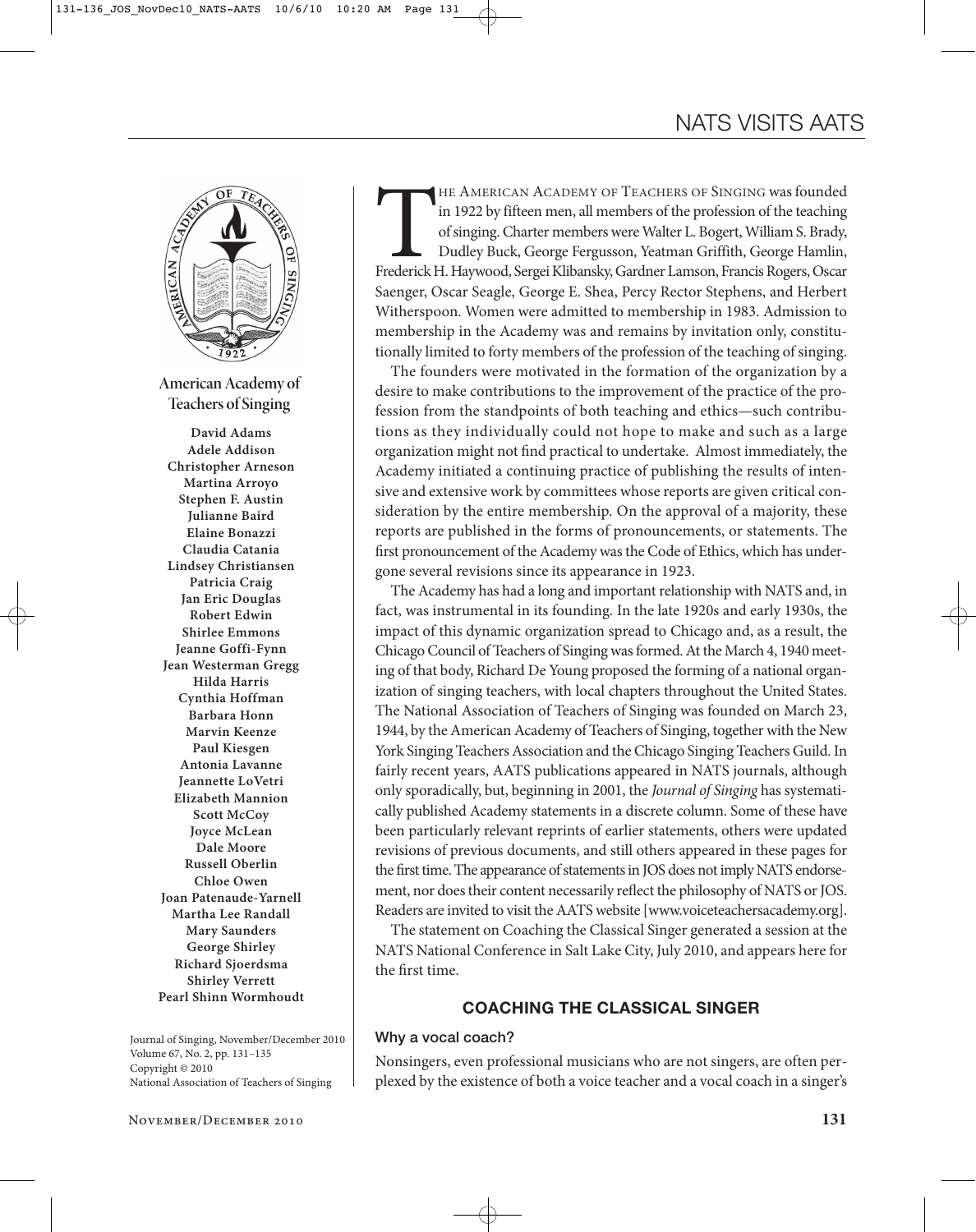### *NATS Visits AATS*

Ш

development, and are confused as to the exact function of each. Instrumental teachers act as both technician and musical advisor. Why should a singer have a coach as well as a teacher?

When the training of a singer is more closely examined, both the need for a vocal coach and the delineation of the coach's duties and responsibilities will become more apparent. While technical vocal skills may be the most significant aspect of a singer's art, three additional factors must be considered:

1. Classical singers, for practical purposes, almost never sing unaccompanied.

Singers are accompanied in a song recital by a piano or a chamber group and in an opera or an orchestra concert by orchestra musicians (all of whom have the music before them). For this reason the singer needs to be familiarized with the sound of the musical accompaniment as well as the ensemble problems posed by the interplay between the singer and the accompanying instruments. This procedure will also aid necessary memorization.

2. Singers must almost always sing from memory, frequently in a language not their own.

Time spent in voice lessons is rarely sufficient for routinizing obligatory memorization or to accomplish the linguistic requirements of the foreign language in which the piece may be written. In addition, singers need to be supported in the memorization process. Few voice teachers possess the pianistic skills to play as well as a professional pianist, nor are they usually capable of providing cues while playing the score. Rarely can a voice teacher be simultaneously a great teacher and a great accompanist.

3. The presence of words in most vocal music makes dramatic and interpretive skills an intrinsic part of the art.

Adding to problems caused by the very joining of language to music (linguistic burdens and diction issues present technical difficulties beyond the usual vocal technical skills), music with words tends to demand dramatic abilities. This means that unsuitable facial grimaces and visible body tensions that would dilute the dramatic image of the composition are contraindicated. The nature of the art demands that the singer's efforts look easy, that the singer appear to be spontaneously in the emotional state dictated by

the words and music. Thus, the singer must possess a physical control of the body that permits only the dramatic elements to be seen, none of the natural vicissitudes of making the music (with the possible exception of breath support)—no beating tempos with the body, no elbows rising and falling, no head wagging or foot tapping. Nothing requires so many rehearsals as the work that culminates in the appearance of ease and spontaneity. These rehearsals are done with the coach. While voice teachers should be knowledgeable in the essential singing languages and should indeed impart the basics during the voice teaching process itself, far more time is needed, perhaps specific expertise as well, for mastering the fine nuances that foreign language singing requires. Memorization demands even more time.

To do all this, singers must study and practice in a different way from that of other musicians. Master ing these layers of responsibility—musical fidelity and accuracy, technical vocal skills, linguistic skills, dramatic skills, which are achieved one at a time, many of which are dependent upon muscle memory—takes place primarily in a pianist's or coach's studio and is attained by means of extensive repetition.

Speaking financially, the voice teacher is probably the most expensive member of the vocal team during the developmental years of a singer's study.

Dividing the work to be accomplished between the voice teacher and the vocal coach lessens the prohibitive costs that a singer must bear during these early years.

The issue is further complicated by the fact that a singer is connected not to one but to three different pianists with three different responsibilities:

1. The rehearsal accompanist

This pianist often has some skills as a coach, but his/her main task is to help singers by allowing them to learn and memorize the entire composition and repeat it as often as necessary.

2. The recital accompanist

This pianist is in some cases also the rehearsal pianist and prepares a final performance with the singer. Because of the equal and collaborative nature of making music together, the recital accompanist often does not play the "teaching role" of the coach.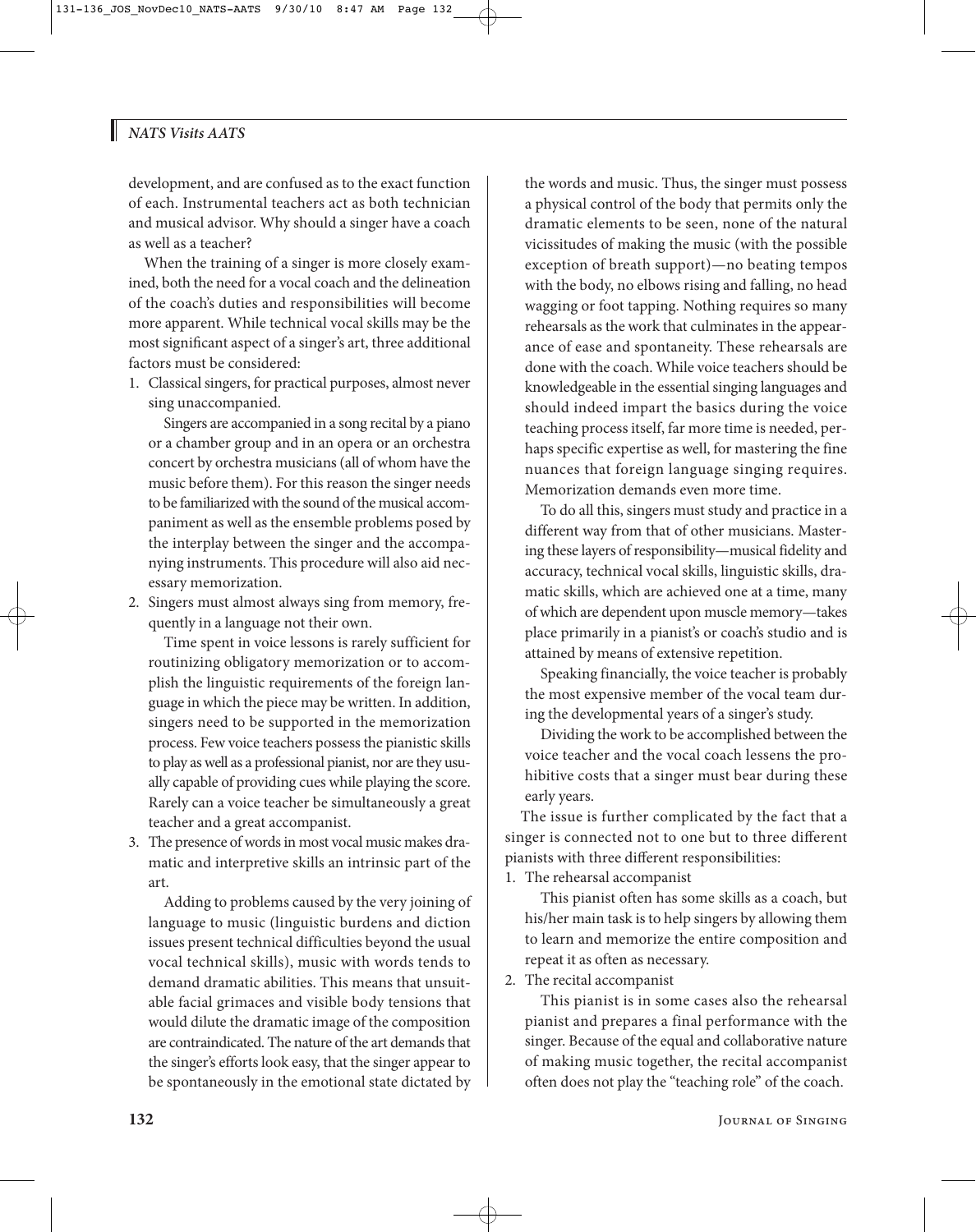3. The coach\*

This pianist works on style, language, musical phrasing (musicality), musicianship (assuring that the singer is accurately interpreting the score), and performing. This pianist is a teacher with specific areas of expertise, who helps the singer grow as a sophisticated musician. This pianist must be a linguist, a musicologist (understanding performance practice in a variety of styles, genres, and musical eras), an exceptional musician, and must possess a wide knowledge of vocal repertoire. He/she is often a resource for repertoire appropriate to the singer. Since the coach is usually a fine pianist, singers may sometimes come to him/her together with their rehearsal accompanists.

In summary, the singer can rely upon the coach for the following types of aid:

## **1. Surmounting musical difficulties and complications**

A large percentage of young singers discover their voices only after puberty. Consequently many have missed the opportunity to learn an instrument or acquire reliable musicianship in their earlier years. In these cases, the coach, who is knowledgeable about various ways to analyze and learn music, can liberate singers' musicality and help them to blossom artistically at the same time that they become musically accurate. The fact that some singers who started musical studies late in life may not be expert musicians does not indicate that they are unmusical. Such a singer should make it clear to the coach that improving musicianship in general and improving musical creativity in particular are qualities that he/she very much wants to attain.

## **2. Recognizing vocal, orchestral, and piano cues**

Clearly, much of a singer's level of preparation is based upon the coach's musical skills and musicological background. A fine coach will have both the talent and facility to help the singer recognize musical entrances and exits, the instruments cueing these elements (in an orchestral accompaniment), and linguistic cues (especially in the case of recitative).

# **3. Accomplishing linguistic accuracy and authority**

Singers depend upon their coaches to oversee the dayto-day memorization of the words with the correct pronunciation, the authority with which they are uttered, and the validity of the accent. Seeking a coach with a particular expertise in a certain language is of prime importance here. Once the brain has memorized a bad linguistic habit, it is very difficult to eradicate it. The constant vigilance and kindly nitpicking of the coach are invaluable.

## **4. Routinizing the solution to vocal problems in context**

The necessity for repetition in vocal training is clear. The solution for a vocal problem is found during the voice lesson, but the whole lesson cannot be spent repeating the solution until it is automatic. It is during the coaching hours that repetition can either solidify this solution or prove that it is insufficient, in which case a return to the voice teacher is mandated, either for clarification, reinforcement of the original, or another solution. Repeating the vocal solution as many times as the singer needs in order to acquire confidence may, understandably, be tedious for the coach, but repetition is essential. What destroys artistry is a reliance on lastminute inspiration rather than the confidence and competence that comes through lengthy repetition during rehearsals with the coach.

## **5. Acquiring physical control of the dramatic elements**

Although a singer, possibly with the help of a drama teacher or stage director, has thought out the composition's dramatic scheme, eventually it must be coordinated with the music. Here again, the coach is of primary importance. Music exists in time. If a dramatic change of heart, therefore a change of facial expression or physical position, takes place between two phrases or musical sections, then this visible change must be timed with the existing music, which is the dramatic subtext. Unlike an actor, a singer cannot experience dramatic elements in natural time. They must happen at specific moments in the music and text. This requires that the detailed work be done while hearing and singing the composition. Again we see the need for repetition, which will eventually afford the singer a

<sup>\*</sup>For the remainder of this paper, the word "coach" will refer to the third classification.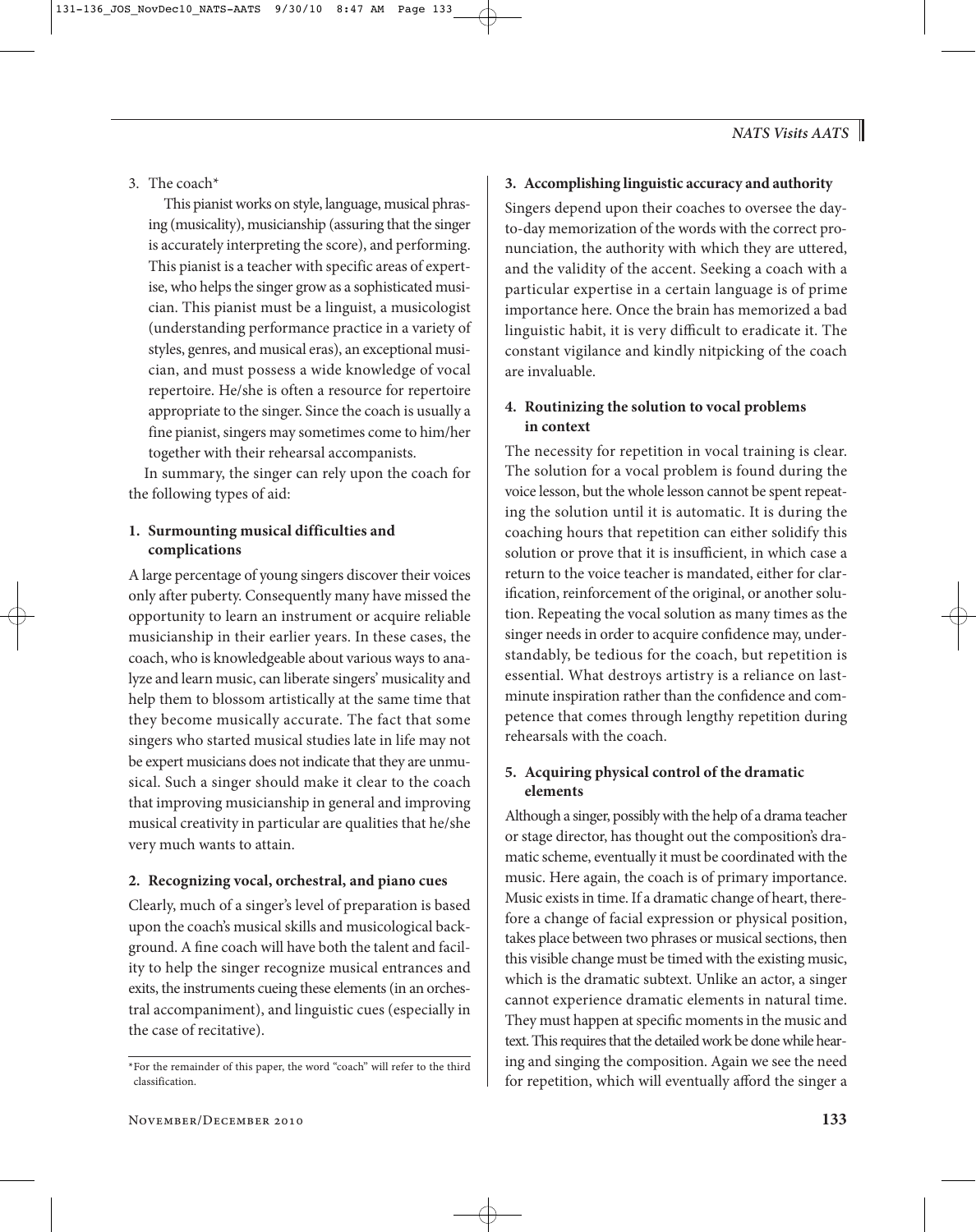## *NATS Visits AATS*

ı

control that is sufficient to give an impression of ease and spontaneity on stage. True ease and seeming spontaneity may not come until many repetitions have taken place.

#### **6. Making memorization reliable**

Although much of the wearisome work of memorizing must be done alone, the coach can offer the singer many helpful hints about this process, such as: rather than relying on counting beats to find an entrance accurately, learning instead which salient features of the accompaniment indicate that entrance; or memorizing by means of mnemonic devices when faced with four verses of the same melody with similar text (as in Schubert's songs).

## **7. Mastering the suitable requirements of style and performance practice**

It is rare that any individual voice teacher or singer can be sufficiently knowledgeable with regard to the specifics of *all* styles and performance practices. Here a coach who is expert in a particular style will give the singer indispensable advice. The singer must feel free to seek out and work with a specialist and to use more than one coach when the languages and styles vary.

#### **8. Letting go of obsessive concern with technical accuracy so as to improve performance**

It is truly unfortunate that many singers, typically having started their technical training approximately ten years after most instrumentalists begin theirs, develop a mistaken but unshakeable belief that technical musical and vocal skills are the most important factors in vocal performance. When this belief mutates into an obsession with technical expertise, it becomes an obstacle to elite performance. Yet conductors, stage directors, and administrators who hire singers from an audition *expect* to hear competent singing and good musicianship. Therefore, they give the job to the singer who also has charisma and is a compelling performer.

As a consequence, the singer must factor into his/her preparation the need for a type of practice that ensures freedom in performance. Letting go of compulsive analytical and critical monitoring cannot be done by wishing it so. The preperformance practice and rehearsal must include practice at surmounting vocal worries. Again, this can only be done after much technical rehearsal with the coach, followed by performance mode practice. Again, the coach is irreplaceable.

### **The coach's place on the vocal team**

In the triumvirate of singer, voice teacher, and coach, the coach is properly an extension of the teacher's "ear," ensuring that those tones which are being encouraged and nurtured in the lessons are brought over into the repertoire. Both singer and voice teacher depend upon the coach's conclusions concerning the present level of the singer's vocalism, his/her musical decisions, linguistic command, and dramatic impact. To be a supportive but vigilant watchdog is possibly the coach's most important function. (Has that vowel that was once too far back and wooly now transmuted into a vowel that is too far front and shrill? Has that dramatic personality that was once too shy become too brash, or perhaps perfectly balanced? Has that body that was once frenetic and lacking in serenity now transformed itself into a somnolent being that exudes boredom? Have those low notes that were once nonexistent now become raucous chest voice in unsuitable places? Or have they now become quite beautiful?) No doubt the coach has noticed. Once he/she reports back to the teacher, either compliments or corrections can be offered.

Nevertheless, the coach is not a voice teacher. It is quite understandable that coaches, wanting to be of help when hearing problems that are not being solved as quickly as one might wish, cannot resist trying a few remedies of their own. Yet, while they might hear what is wrong, their ideas of how to fix the problem will probably be, at best, based solely upon their intuition, gathered from all the singing they have heard, not based on technical truths within their experience. (It is interesting to note that pianists who accompany instrumentalists virtually never offer technical advice to them.) The voice teacher surely needs to be in constant touch with the coach, to hear everything that the coach has to say, to report on efforts that he/she has initiated in voice lessons and discuss ways in which the coach can help sustain this work. It is in the singer's best interest, however, that the coach, when finding a technical problem that is not yet resolved, not try to correct it. His attempt to *teach* the singer will only cause confusion and set progress